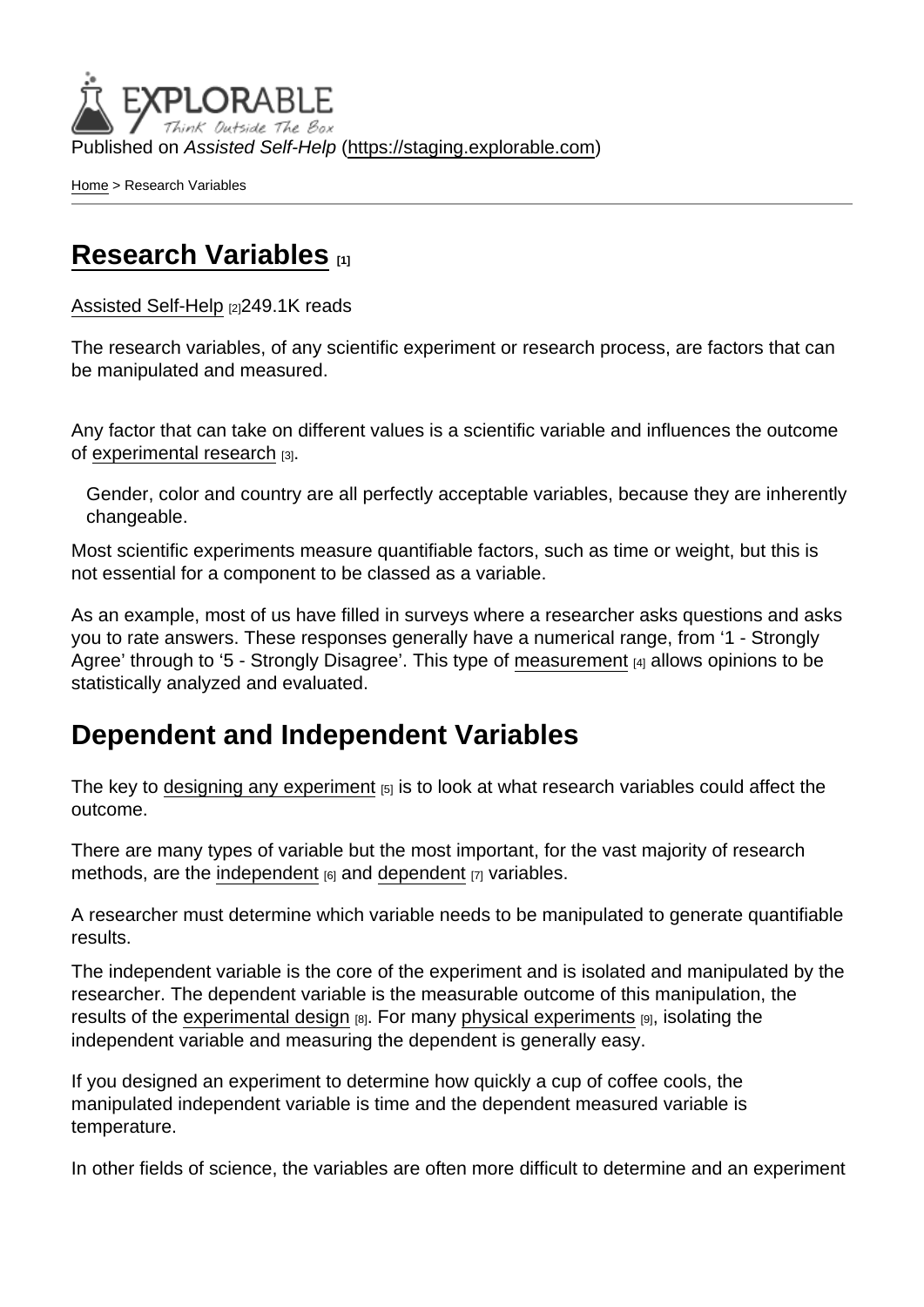needs a robust design. [Operationalization](https://staging.explorable.com/operationalization) [10] is a useful tool to measure fuzzy concepts which do not have one obvious variable.

## The Difficulty of Isolating Variables

In [biology](https://staging.explorable.com/biology-experiments)  $[11]$ , social science and geography, for example, isolating a single independent [variable](https://staging.explorable.com/independent-variable)  $[6]$  is more difficult and any experimental design must consider this.

For example, in a social research setting, you might wish to compare the effect of different foods upon hyperactivity in children. The initial research and [inductive reasoning](https://staging.explorable.com/inductive-reasoning) [12] leads you to postulate that certain foods and additives are a contributor to increased hyperactivity. You decide to create a hypothesis and [design an experiment](https://staging.explorable.com/design-of-experiment) [5], to establish if there is solid evidence behind the claim.

Reasoning Cycle - Scientific Research

Image not found or type unknown

The type of food is an independent variable, as is the amount eaten, the period of time and the gender and age of the child. All of these factors must be accounted for during the experimental design stage. [Randomization](https://staging.explorable.com/random-sampling-error)  $[13]$  and [controls](https://staging.explorable.com/scientific-control-group)  $[14]$  are generally used to ensure that only one independent variable is manipulated.

To eradicate some of these [research variables](http://www.socialresearchmethods.net/kb/variable.php) [15] and isolate the process, it is essential to use various [scientific measurements](https://staging.explorable.com/scientific-measurements) [4] to nullify or negate them.

For example, if you wanted to isolate the different types of food as the manipulated variable, you should use children of the same age and gender.

The test groups should eat the same amount of the food at the same times and the children should be [randomly](https://staging.explorable.com/random-sampling-error)  $[13]$  assigned to groups. This will minimize the physiological differences between children. A [control group](https://staging.explorable.com/scientific-control-group) [14], acting as a buffer against unknown research variables,